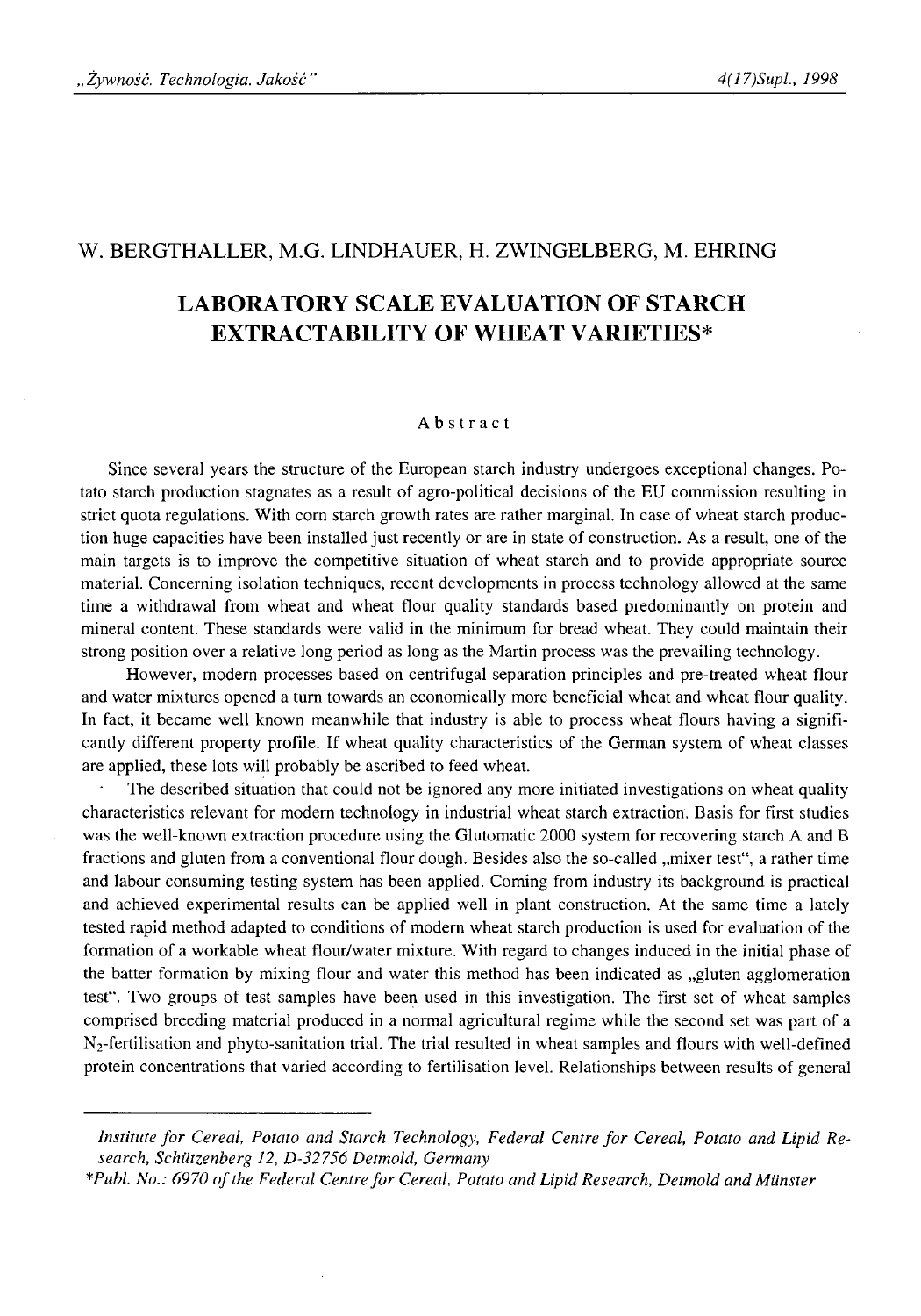bread wheat quality assessment and the described methods have been tested by rank correlation analysis. The lately established gluten agglomeration test allowed the desired differentiation and provided information about rate and extent of gluten agglomeration that differed extremely depending on cultivar and fertilisation regime. Characteristics of the gluten agglomeration test did not show very significant and close connections with grain and flour criteria. However, they all were related to protein quality. The results achieved in the mixer-test allowed evaluation and differentiation for the whole set of samples. It confirmed that only samples with adequate high protein level can be processed satisfactorily.

# **Introduction**

### *Economic situation of wheat starch production*

In Germany and, in particular, Western Europe the role of wheat as substrate in relation to maize and potato is becoming more important. Extraordinary large production capacities for wheat starch are in construction, above all in France. While a somewhat older statistic [1] shows a total starch production of  $7.0 \cdot 10^6$  t for the European Union consisting of 15 member states and a 25% portion for wheat starch in 1996, a just recently published study [2] is giving a total starch production of approx.  $7.3 \cdot 10^6$  t for 1997 in Europe. The corresponding share of wheat starch is now said to be  $2.55 \cdot 10^6$ t which represents 35% of the total production.

Several factors promoted the development towards an increased use of wheat in starch production. In the European Union wheat prices were almost steadily reduced since 1983/84. At that time costs per ton were 220 ECU as compared to 120 ECU in 1994/95. Looking on net costs of wheat or maize as a raw material for starch the costs relevant for wheat were significantly smaller until 1997 [2]. Besides, many wheat starch plants are situated in or near by main areas of wheat production. However, from an economical point of view maize should be the more attracting substrate. An estimation of net starch production costs evaluated on the basis of figures raised in Germany in the period 1986-1992 indicated 740 DM/t for maize starch versus 840 DM/t for wheat starch and 1020 DM/t for potato starch [3]. Nevertheless, wheat seems to be brought in focus as a substrate that can equalise the position of maize. Besides, potatoes will not be increasingly used as substrates since EU quotations limited potato starch production to in total approx.  $0.7 \cdot 10^6$  t (including an extra quota for investments made in new federal provinces shortly after reunion).

### *Recent developments in starch extraction procedures*

The principles of modern starch production from wheat have been described just recently by Meuser [4], Wheat flour remained the unique material, although numerous attempts have been made to replace the ground product by whole grains [5]. The still ongoing economic interest in wheat gluten as an important side-stream product was at most responsible for retaining in wheat flour as starting material. The wet extraction of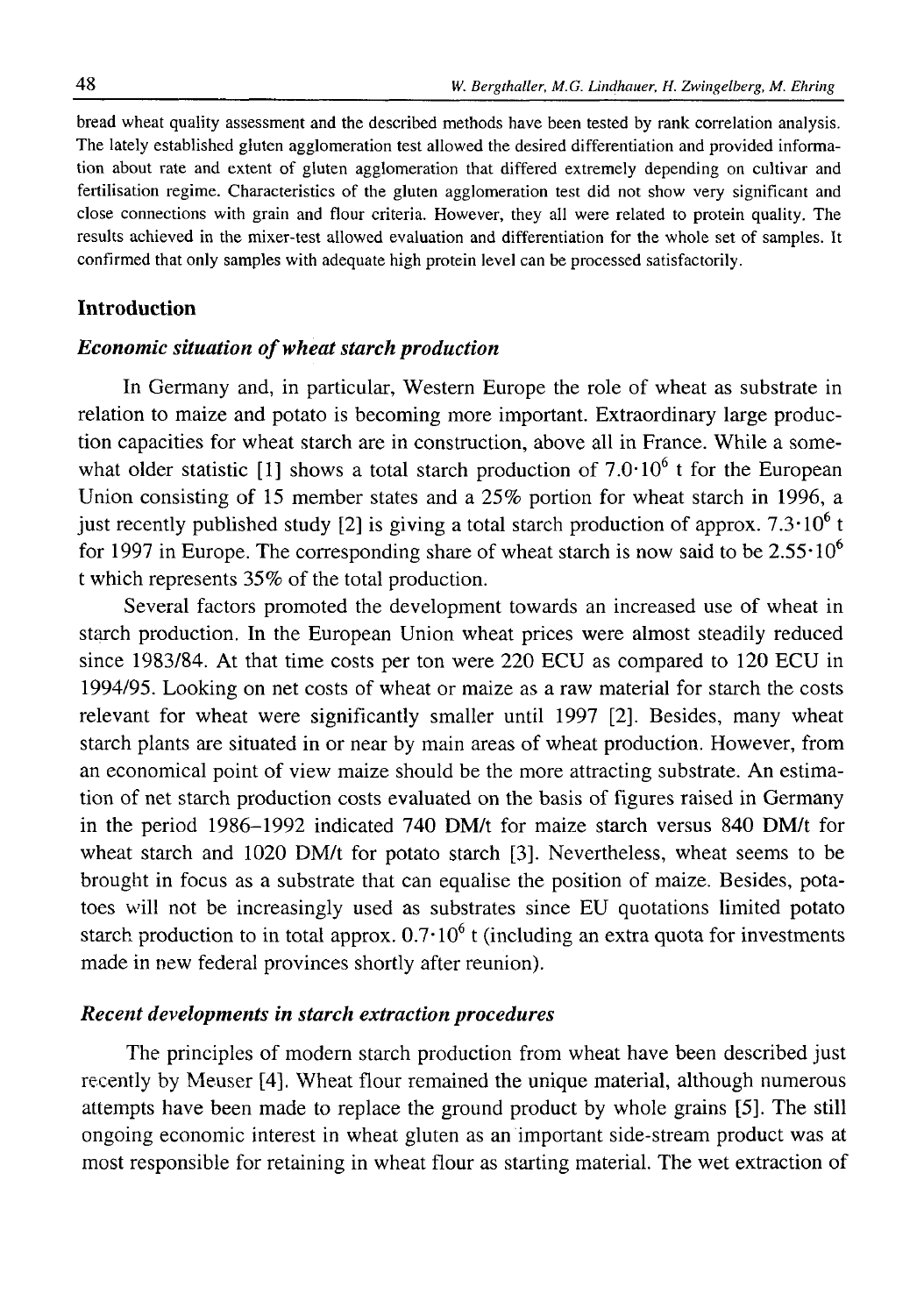a concentrated flour-water system (1 part flour to 0.6 part water) similar in consistency to a bakers bread dough dominated industrial processing until centrifugal separation could be introduced as the more promising principle in separating starch and gluten and at the same time in reducing water consumption to less than 5:1. In contrast to the new hydrocyclone (4-5:1) or decanter (4:1) based processes the Martin process consumed still the 15 fold amount of process water and the batter process the 5-7 fold based on flour weight [6]. This development was a decisive milestone in modernising wheat wet milling processes irrespective of the applied centrifugal technique [4, 6-8]. The well-known density differences between A starch, as the main fraction, and gluten plus B starch, fibres and pentosans allowed an arrangement of these fractions in more or less separated layers in the gravity field [6 , 9]. In the following, hydrocyclones or decanters were the central units in separating diluted flour/water mixtures after pretreatment of their concentrates. The pre-treatment was at most prerequisite for splitting off hydrated wheat protein bodies from starch granules and the subsequent gluten formation. Both principles dominate technology of wheat starch production since that time  $(10)$ .

# *Adaptation of wheat varieties to starch production*

As result of the described changes in principal process techniques the source material should have been adapted to new processing conditions. In particular, the former requirements in protein quality relied on quality characteristics relevant for baking flour and the preparation of a stiff dough and finally the production of a more or less rubbery, chewing gum like gluten. With new process technologies Barr [10] still mentioned the necessity of wheat having a higher protein content and better processing characteristic without being specific in detail. Details in specification of wheat and wheat flour suitable to wheat starch production have been presented by Witt [7] for the first time and in more recent time by Lindhauer and Zwingelberg [11]. They described wheat quality at much lower protein levels of 12 to 12.5% d.b. (nitrogen conversion factor 5.7) giving a flour protein content of approx. 11 to 11.5% d.b.. Using the nitrogen conversion factor accepted in wheat starch industry (6.25) flours should reach a protein level of 12 to 12.5% d.b. Besides, starch and protein content are inversely correlated, i.e. reduced grain protein concentrations induced by low input-oriented  $N_2$ fertilisation produce an increase in starch content. Further wheat characteristics promising higher starch yields were given as low endosperm hardness and small shares of mechanically damaged starch granules. At last these authors concluded that from an agronomical point of view wheat cultivars should have a soft to medium endosperm structure, low protein and pentosan concentrations and good starch quality (high falling number and amylograph data). Concerning milling wheat cultivars should show good millability that means production of a high flour yield having a mineral content  $0.6\%$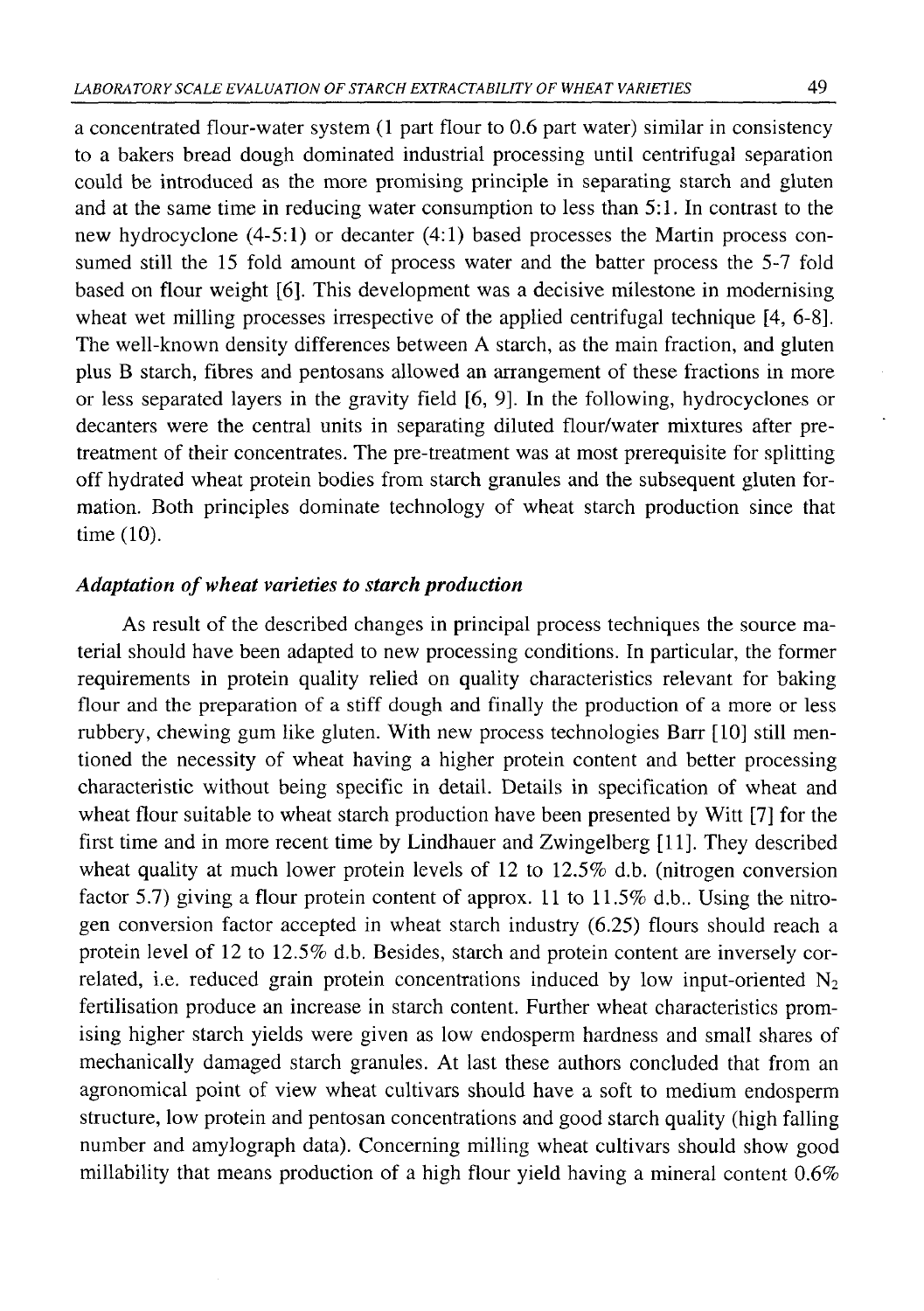d.b. (in Germany: type 550). A flour standard quality produced from low-protein wheat of soft structure could be enriched by adding high-protein wheat if a protein rich flour is required by the starch factory  $[11, 12]$ .

### *New developments in laboratory-scale procedures*

Development in testing procedures both of laboratory and small technical scale have been published just recently in summarised form [13]. The ultimate state in laboratory-scale methods was a mixer method used and provided by the relevant machinery industry [14]. There, the fractionation of wheat flour into its components is based on a batter formation by high speed mixing treatments of a concentrated flour/water mixture (ratio: approx. 1:0,9). For stimulation of gluten agglomeration and separation water is added until a ratio of 1:1,8 is reached. Wet gluten is recovered after washing out starch, pentosans, and fibres in a manual procedure. After removing fibres by wet sieving the resulting starch slurry is concentrated by centrifugation and separated carefully by hand into fractions of A and B starch [13].

#### **Material and methods**

### *Grain samples*

Two different sets of winter wheat grain samples have been used in this study. The first set comprised 6 samples of winter wheat grain (cv. Kanzler, Ritmo, Contur, Crousty, and Soissons) produced conventionally in northern Germany by breeders. Their history remained in detail unknown. The total weight of each sample was 6 kg.

The second set provided by Prof. Hellriegel Institute e.V. Bernburg, Bernburg, Germany, consisted of 8 grain samples each having a weight of 6 kg. They were produced in a fertilisation trial using 1 German and 1 EU variety (Contra and Soissons) and 1 breed (LP 235194). In order to induce a differing protein composition besides the control variant (no nitrogen fertilisation), the plants have got nitrogen at two and three stages of development, resp. The 50+50 kg/ha variant received its doses at tillering and bolting and the 70+70+50 kg/ha variant at tillering, bolting, and breading. Besides, both fertilised variants have been treated with fungicide.

Prior to analytical characterisation and grinding the samples have been cleaned by aspiration. Then 500 g subsamples have been taken for grain characterisation by dividing. The residual samples have been moistened and stored over night for equilibration. These samples were finally milled in a Buhler mill, type MLU-202. Flour streams passing 180  $\mu$ m flat sieves and 250  $\mu$ m rotation cylindrical sieves were combined and taken for analytical characterisation.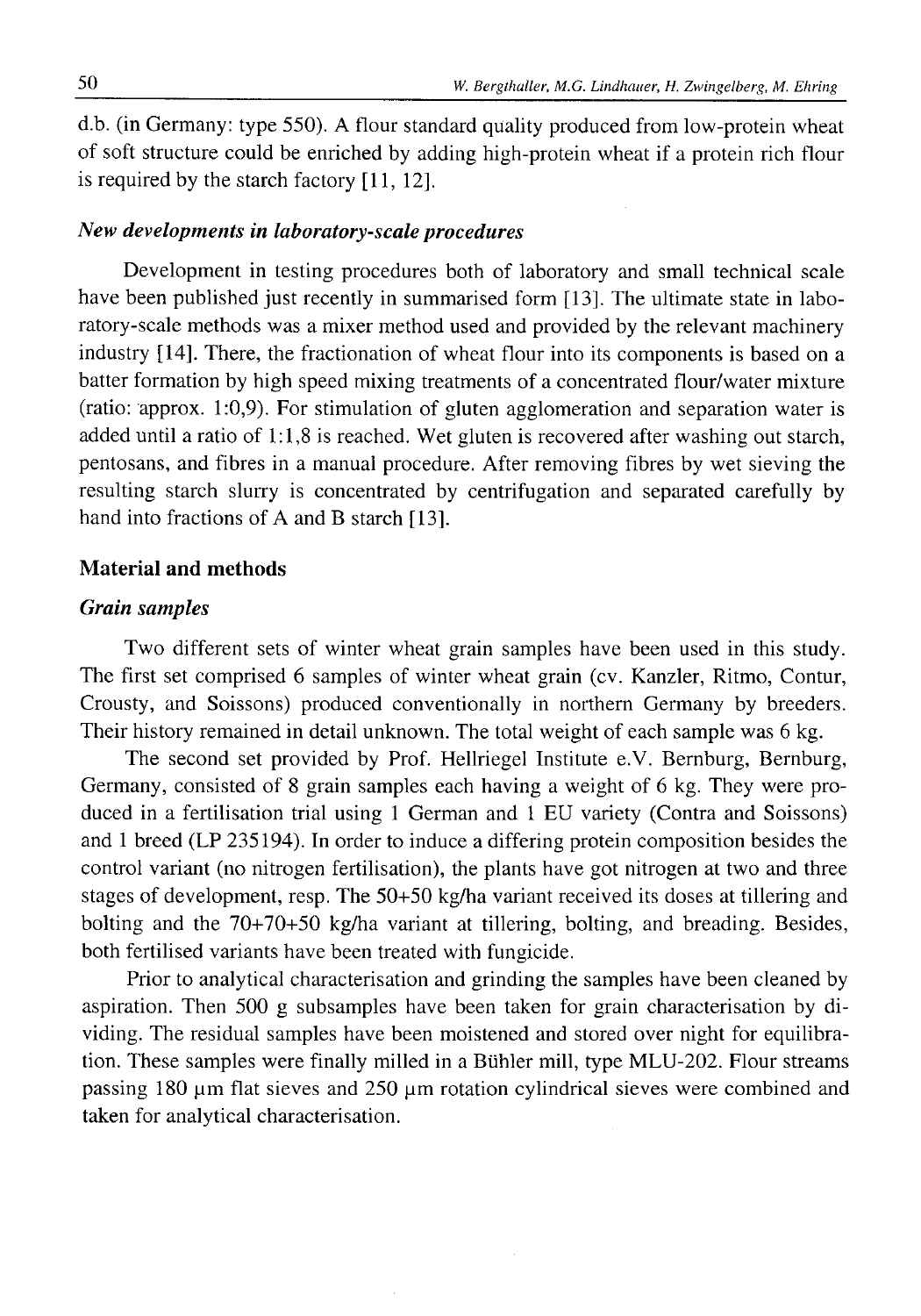# *Grain characterisation*

Grain samples were ground in a Falling number mill and the resulting breaks were stored until analysis in tight polyethylene boxes. The crude protein content was determined by using ICC Standard Method 105/1 (factor 5.7). The sedimentation value was determined by ICC Standard Method 116/118. For evaluation of the gluten content ICC Standard Method 137 was used [15].

### *Flour characterisation*

Flour moisture content as well as protein (factor 5.7) were determined by using ICC standard techniques (ICC Standard Method 110 and 105/1)). For determination of the sedimentation value the method described in ICC Standard Method 116 has been applied [15]. For determination of the starch content the DIN EN ISO 10520 procedure [16] was used. The relevant Farinogram and Extensogram characteristics were derived from respective diagrams as described in standard methods (ICC Standard Method 115 and 116, resp.) [15]. The nitrogen conversion factor for protein evaluation in gluten was 6.25.

### *Agglomeration test*

Referring to a procedure described by Hanneforth, Zwingelberg, and Gebhard [17] for rapid evaluation of protein quality with regard to agglomeration in batters for wafer production a concentrated flour/water suspension is produced in a standard mixer blender using conditions of batter formation according to starch separation processes. After formation of a homogenous suspension the energy consumption during mixing is registered by an ammeter and evaluated by means of specific software.

In detail 120 grams of wheat flour, type 550, are mixed in a blender (type Rotor-Blender GT 1000, neoLab, Heidelberg, Germany) with 120 grams of water heated to +35°C. Two treatments each lasting 20 s are done for batter formation using level 3.5 of the mixer scale. Then, current consumption is measured during the following mixing period of 240 s using level 4.5. For registration a analog/digital multimeter (type Metrahit 15 S, Gossen-Metrawatt GmbH, Niirnberg, Germany) connected with a memory interface (type Metrahit SI 232, Gossen-Metrawatt GmbH, Niirnberg, Germany) allowing direct transmission of data to a PC is used. Data transformation into diagrams is done under Metrawin 10 as software (Gossen-Metrawatt GmbH, Niirnberg, Germany). Available data concerning time until current consumption onset (agglomeration time) and maximum current consumption are derived from diagrams.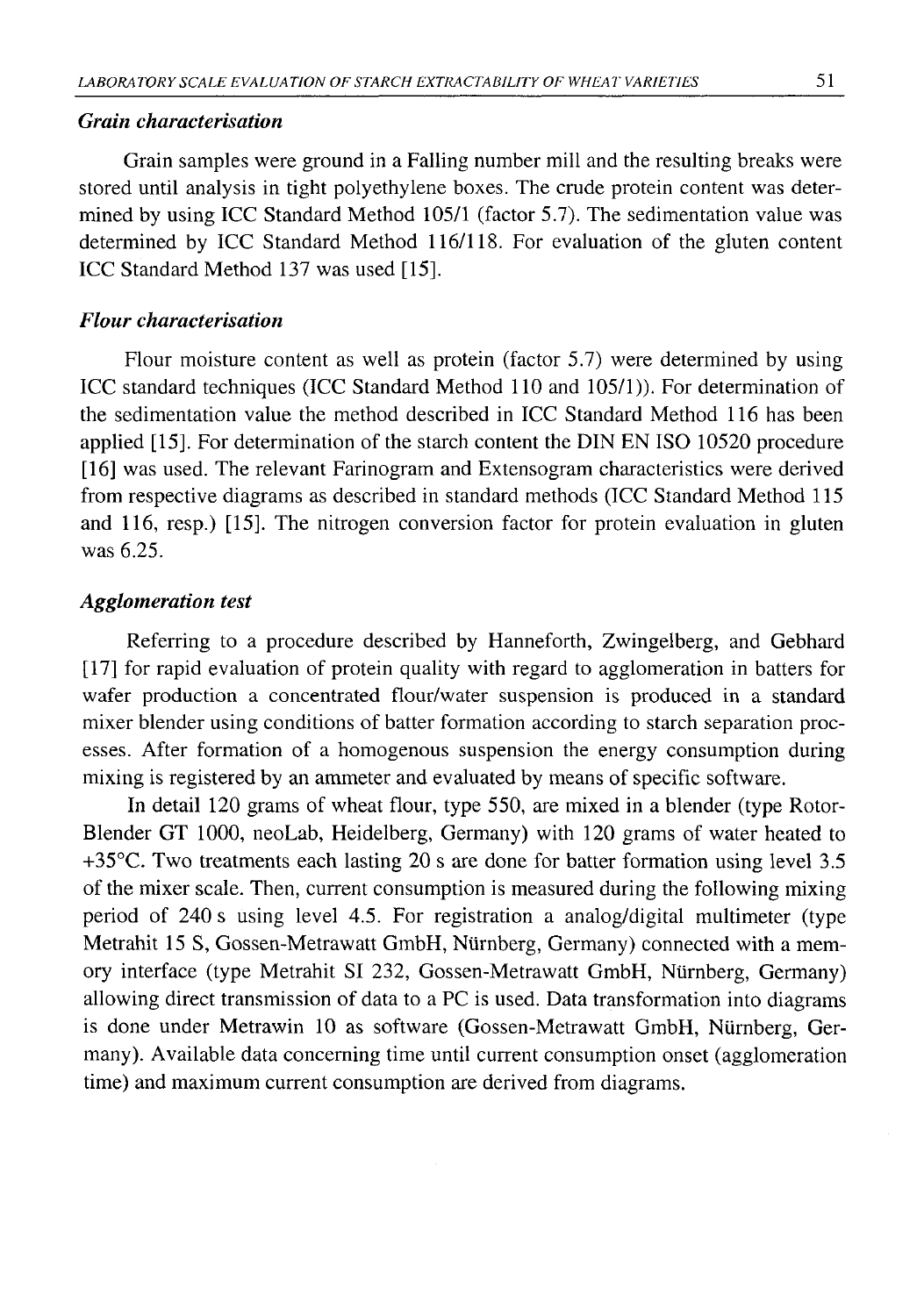#### *Mixer method*

The wet separation of flour components yielding fractions of A starch, B starch, wet gluten, fibres, and solubles within process water is investigated by applying the mixer method [13]. In order to allow determination and comparison of dry substance and protein dispersed in water used for the gluten and fibres washing process water volume is limited each to in total 6500 ml.

In detail, 87 grams of tap water heated up to  $+35^{\circ}$ C are mixed with 100 grams of wheat flour substance in a suitable blender (type MX 32, Braun AG, Kronberg, Germany) for 2 x 20 s using level 3 of the mixer scale. Material thrown to the mixer bowl wall is combined with the main part prior to a second treatment. Then, further 100 grams of tap water  $(+35^{\circ}C)$  are added and the blender is switched on four times 1 s each.

The resulting suspension is then transferred quantitatively to a sieve of  $200 \mu m$ mesh. Residues that remained in the beaker are removed with a small amount of tap water. In order to wash out starch from gluten water is added drop wise (approx. 4.5 L plus approx. 1.5 L for fibre washing). The suspension passing the sieve is recovered in 5 L beakers. In order to combine agglomerated small gluten particles the mixture remaining on the sieve is treated first carefully with a rubber wiper blade. Later on the formed gluten ball can be washed starch-free manually. At least, surplus water is removed from the gluten ball by manual pressing until gluten tends to stick to the hand. The moist gluten is weighed and finally dried in small portions with a gluten dryer (type Glutork 2020, Perten Instruments AB, Huddinge, Sweden). For separating fibre from starch the suspension is transferred to a vibration sieve (type L 2426, Rhewum GmbH, Remscheid, Germany) having 56  $\mu$ m mesh. As soon as fibres could be washed starch-free they are poured quantitatively in a petri dish for pre-drying in a drying chamber using 40 to  $50^{\circ}$ C air temperature. The pre-dried fibres are then dried moisture-free by applying  $130^{\circ}$ C for 90 min. After cooling to room temperature in a desiccator the amount of fibres and insoluble pentosans is determined by weighing.

The starch layer settled from the suspension and containing A and B starch as well is resuspended and poured into centrifuge beakers in adequate portions and centrifuged for 10 min at rotation speed of  $4000 \text{ min}^{-1}$  (centrifuge type Varifuge S, Haereus Holding GmbH, Osterode). Specifically more dense A starch settles first and will be covered by less dense protein-rich B starch. The top layer of process water containing soluble protein is decanted and collected in a beaker. Finally all starch sediments are put together, re-suspended and again centrifuged. The resulting sediment is then stored in a refrigerator over night to allow stabilisation. The following day A and B starch layer can be successfully separated by hand with a spatula. In general, both layers can be distinguished clearly by its colours. The weight of total process water (washing liquid) is determined and registered and the solution carefully suspended again. A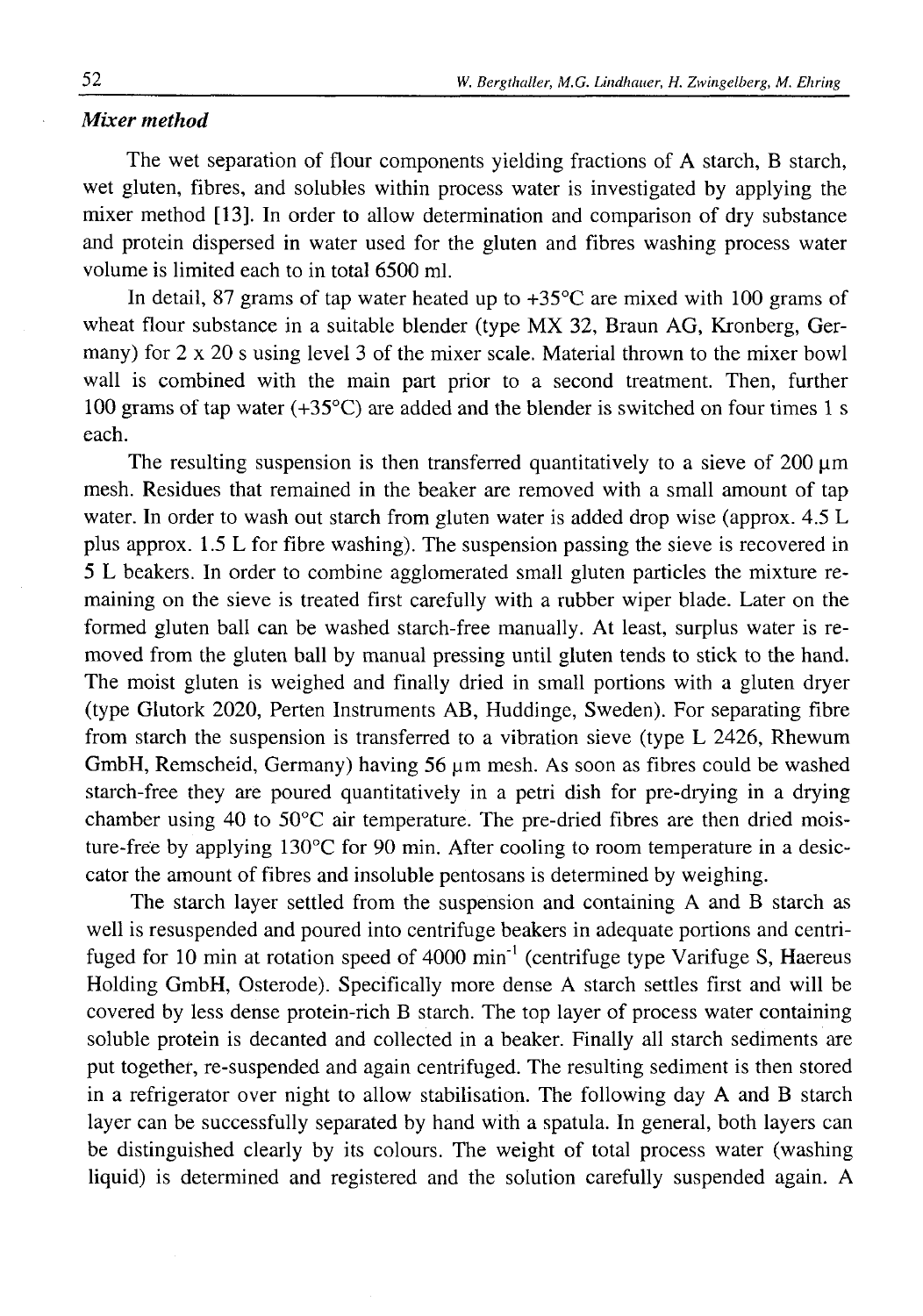quantity of 5 ml is immediately filled in a weighing glass for determination of dry matter content. Its drying is done at 130°C during 90 minutes. Besides, the drying procedure in detail is done as described with fibre material.

Finally, A starch and B starch are dried in an agitated drying chamber at an air temperature of 40°C. For moisture equilibration of dried starch samples remain at room climate for at least 2 h. The recovered samples of gluten and starch are broken to small pieces and then finely ground in a laboratory mill equipped with a ring sieve with 0.5 mm perforation (type ZM 100, Retsch GmbH & Co.KG, Haan, Germany).

# *Statistical analysis*

For the analysis of relationships of investigated characteristics the non-parametric rank correlation coefficient due to Spearman has been used since the basis of samples  $(n = 6)$  was rather small and not normally distributed [18].

# **Results and discussion**

# *Composition of wheat flours*

The composition of flour samples (type 550) milled from conventionally produced grain samples of the wheat cultivars Kanzler, Ritmo, Contur, Crousty, and Soissons is given in Table 1. Because of protein levels in grains, generally unexpected low for that production area, the flour protein content comprised only a range of  $10.0$  to 11.6% in dry basis. According to expectations, the flour starch content followed inversely corresponding flour protein contents. The range was given by 80.6 to 82.4% in dry basis.

Table 1

| Variety                  | Quality grade <sup>-</sup> | Moisture content, % |      | Protein content, % d.b.   Starch content, % d.b. |  |  |
|--------------------------|----------------------------|---------------------|------|--------------------------------------------------|--|--|
| Kanzler                  |                            | 14.2                | 11.6 | 80.6                                             |  |  |
| Ritmo                    |                            | 14.5                | 10.6 | 81.7                                             |  |  |
| $\vert$ Contur**         |                            | 14.4                | 10.5 | 82.4                                             |  |  |
| Soissons***              |                            | 14.4                | 11.6 | 80.9                                             |  |  |
| $\mathbb{C}$ rousty I**  |                            | 14.4                | 10.8 | 81.6                                             |  |  |
| $\mathbb{C}$ rousty II** |                            | 13.8                | 10.0 | 81.6                                             |  |  |

Composition of 6 fours (type 550) from soft winter wheat - breeder samples

*German testing system for cultivars German breeds (soft endosperm structure) (comparable to quality grade A to B)*

*French cultivar (comparable to quality grade A to B)*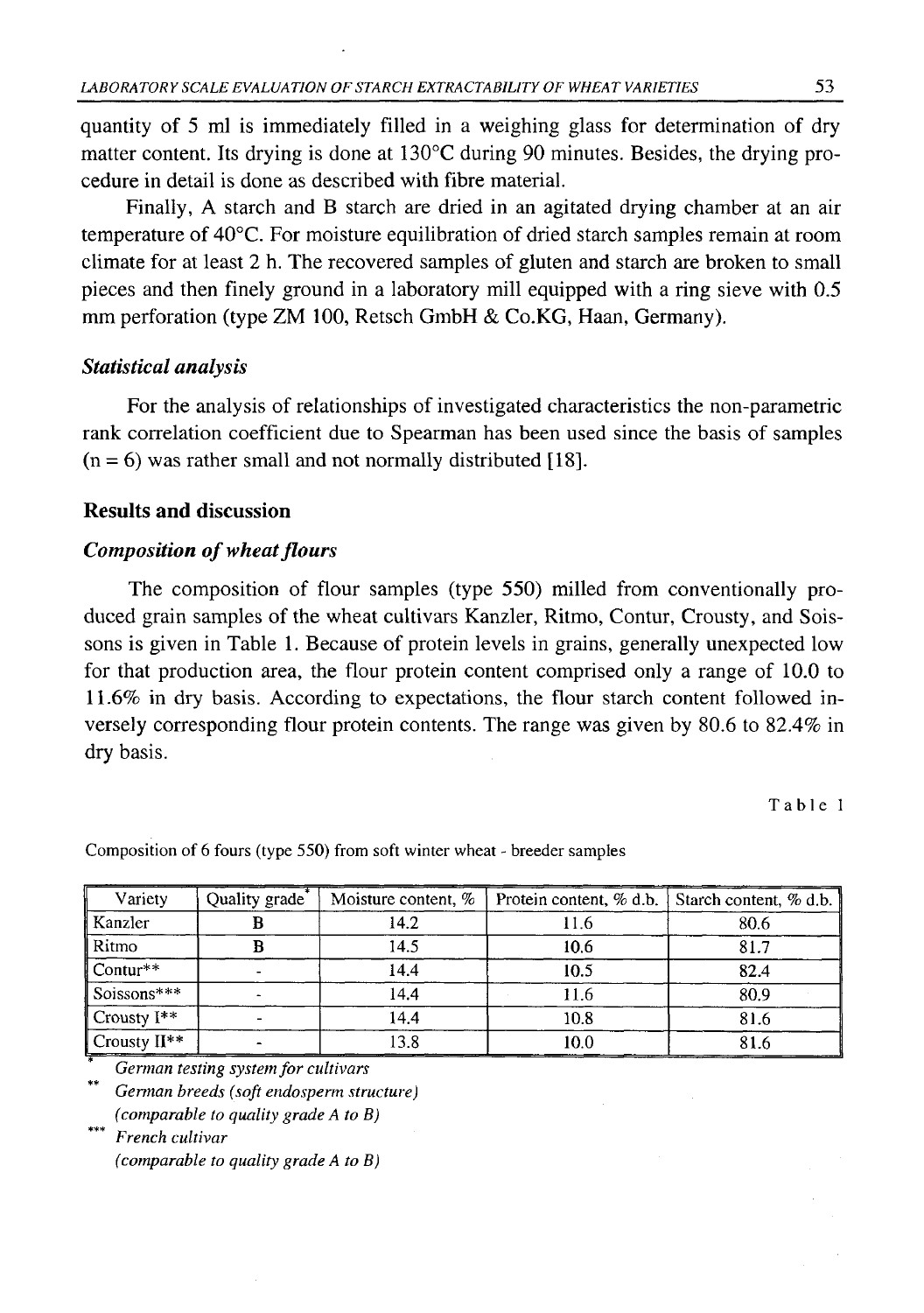The flour composition of samples produced in  $N_2$  fertilisation trial on the basis of the wheat cultivars Contra, Soissons and the breed LP 235194 was compiled in Table 2. The protein content represented clearly the used levels of  $N_2$  application. Without  $N_2$ the protein content was extremely small (5.7 to 5.8%). A divided fertilisation of two portions of 50 kg per ha each resulted in a level of 7.6 to 8.0% and a fertilisation regime of two 70 kg portions together with a final 50 kg portion which was described as optimal for the production area produced a range of 9.9 to 10.6% d.b. similar to the conventionally produced set of wheat samples. The flour starch content followed clearly, but in inverse direction the effects of fertilisation producing the highest content without  $N_2$  application (84.2 to 85.2% d.b.). Flours from cultivar Soissons had always the highest starch content in respective fertilisation levels

Table 2

| Sample          | Moisture content, % | Protein content, % d.b. | Starch content, % d.b. |  |  |
|-----------------|---------------------|-------------------------|------------------------|--|--|
| Contra          |                     |                         |                        |  |  |
| without N-fert. | 14.0                | 5.7                     | 85.2                   |  |  |
| $50+50$         | 13.0                | 8.0                     | 83.6                   |  |  |
| $70+70+50$      | 13.3                | 10.2                    | 81.7                   |  |  |
| LP 235194       |                     |                         |                        |  |  |
| without N-fert. | 13.2                | 5.8                     | 84.2                   |  |  |
| $50+50$         | 12.9                | 7.6                     | 82.5                   |  |  |
| $70+70+50$      | 13.2                | 9.9                     | 80.8                   |  |  |
| Soissons        |                     |                         |                        |  |  |
| $50 + 50$       | 13.6                | 7.9                     | 85.0                   |  |  |
| $70+70+50$      | 13.9                | 10.6                    | 83.8                   |  |  |

Composition of flours (type 550) from soft winter wheat - samples from fertilisation trials

# *Results of correlation analysis*

Based on results of usual wheat quality evaluation and on the other hand on estimates of the agglomeration test (gluten agglomeration time and maximum current consumption) divers relationships have been tested by means of correlation coefficients. Although a rather low probability level  $(P = 90\%)$  has been accepted only a few connections, with i.e. sedimentation value, moist gluten weight, and different characteristics derived from Farinogram and Extensogram diagrams, could be found being significant (Table 3).

With respect to the assessment of wheat breaks a relevant correlation existed only between maximum current consumption and moist gluten content, but, this connection was rather wide (100  $r^2$  approx. 50) and not enough consistent. This situation was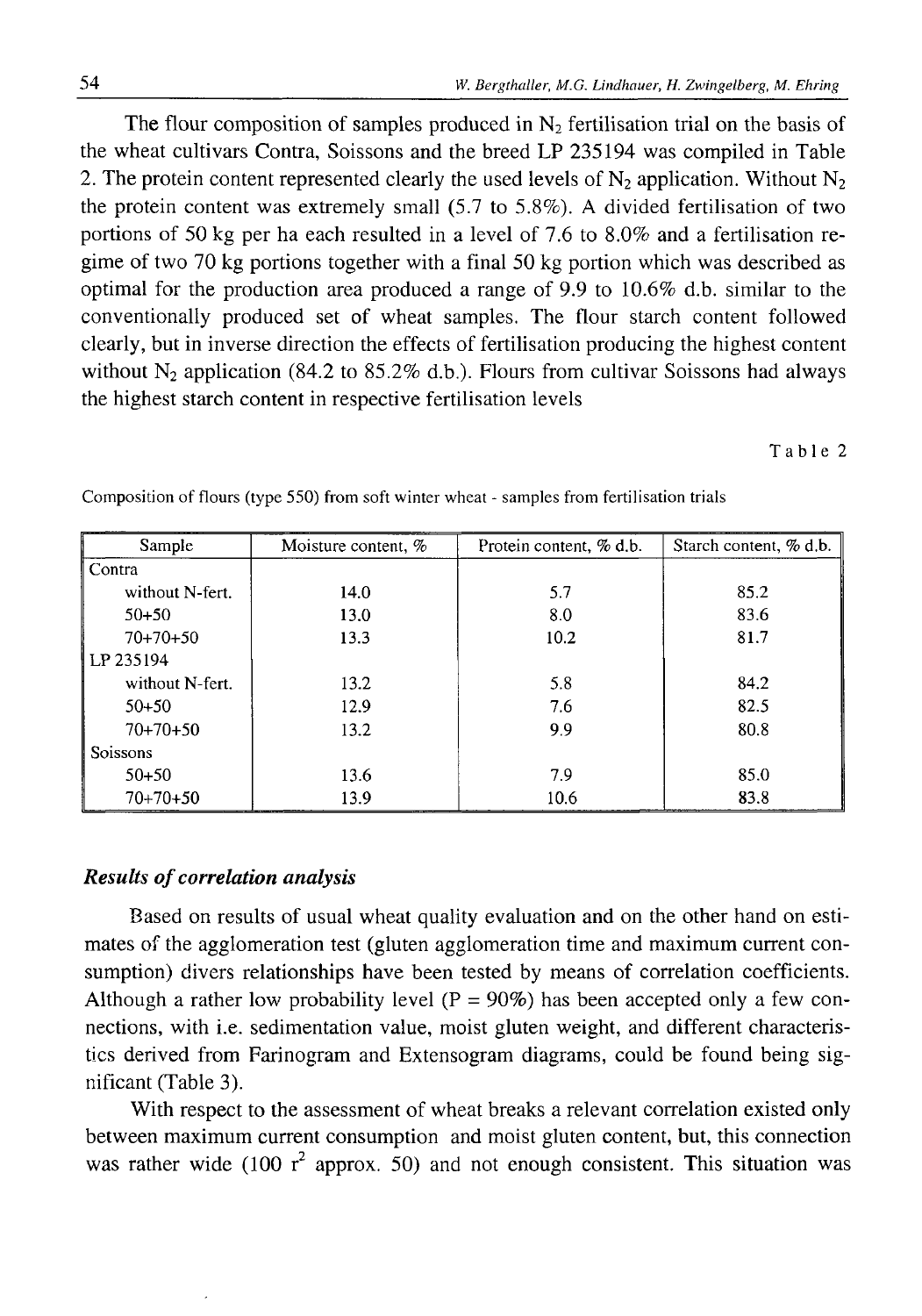similar for the investigations done with flour, too. With regard to gluten agglomeration time only an inversely oriented connection to the sedimentation value could be established. Looking again on the maximum current consumption there existed direct connections to water absorption capacity and dough stability determined in the Farinograph and to extensibility evaluated in the Extensograph. To dough softening, another Farinograph characteristic, an inverse connection could be determined in agreement with expectations. But, because of the rather small proportions associated to the tested characteristics (100  $r^2$  almost 50) the achieved results, however, have not been accepted as sufficient at all and have therefore not been used in further considerations.

# Table 3

| Source        | Gluten Agglomeration Test<br>Characteristic | Wheat Quality Assessment<br>Characteristic | Rank Correlation<br>Coefficient |
|---------------|---------------------------------------------|--------------------------------------------|---------------------------------|
| Flour         | Agglomeration time                          | Sedimentation value                        | $-0.786$                        |
| <b>Breaks</b> | Maximum current consumption                 | Moist gluten weight (Glutomatic)           | 0.7714                          |
| Flour         | Maximum current consumption                 | Water absorption capacity<br>(Farinogram)  | 0.829                           |
| Flour         | Maximum current consumption                 | Dough stability (Farinogram)               | 0.7714                          |
| Flour         | Maximum current consumption                 | Dough softening (Farinogram)               | $-0.7714$                       |
| Flour         | Maximum current consumption                 | Extensibility (Extensogram)                | 0.7714                          |

Results of a correlation analysis of gluten agglomeration test and wheat quality assessment characteristics

*Test statistic (P = 90%; n* **=** *6): 0.771*

# *Agglomeration test*

The ability of the agglomeration test to discriminate between flours of the above mentioned cultivars is shown well in diagrams of Figure 1. The flour samples could be separated into three groups. In case of cv. Ritmo a certain degree of agglomeration occurred even during batter formation. Further mixing needed high current consumption instantly. For the flour samples of cv. Kanzler, Contur and Crousty II, with 35 to 65 s agglomeration took place significantly later. With 120-130 s, the flours of the third group (cv. Soissons and Crousty I) required much more time for agglomeration. Maximum current consumption was in between 3 and 4 A for all samples showing no specific trend.

A quite different situation was given with flour samples from  $N_2$  fertilisation trials. In case of adequate  $N_2$  supplementation the 70+70+50 variants allowed obviously the formation of a sufficient amount of high molecular gluten proteins. As a result ag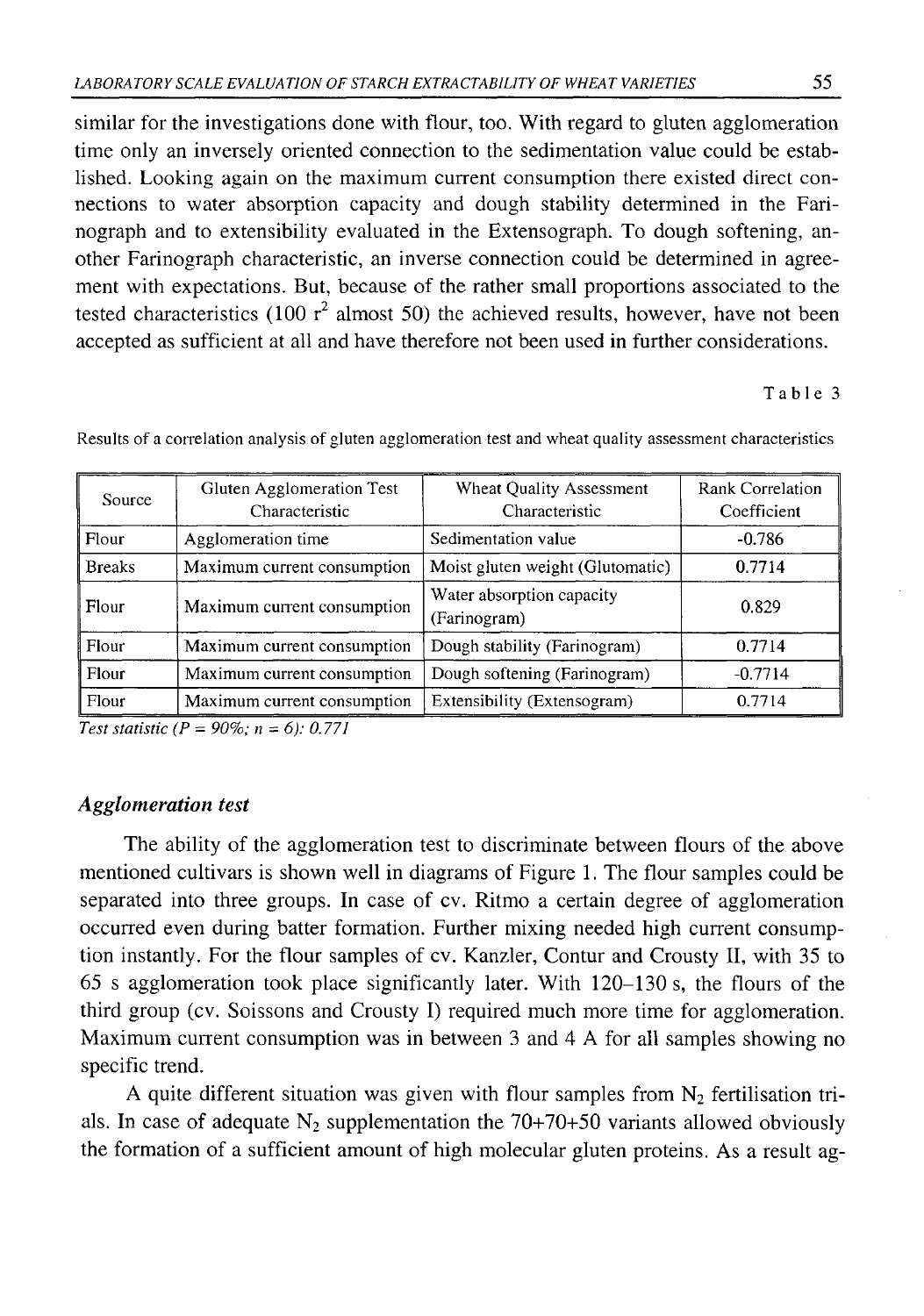glomeration, observed by maximum current consumption, took place in the same manner as previously shown with conventionally produced wheat (Figures 2 to 4).



Fig. 1. Gluten agglomeration test applied to conventionally produced wheat varieties - cv. Ritmo, Kanzler, Contur, Soissons and Crousty  $(I + II)$ 



Fig. 2. Gluten agglomeration test applied to wheat samples of cv. contra produced in a  $N_2$  fertilisation test.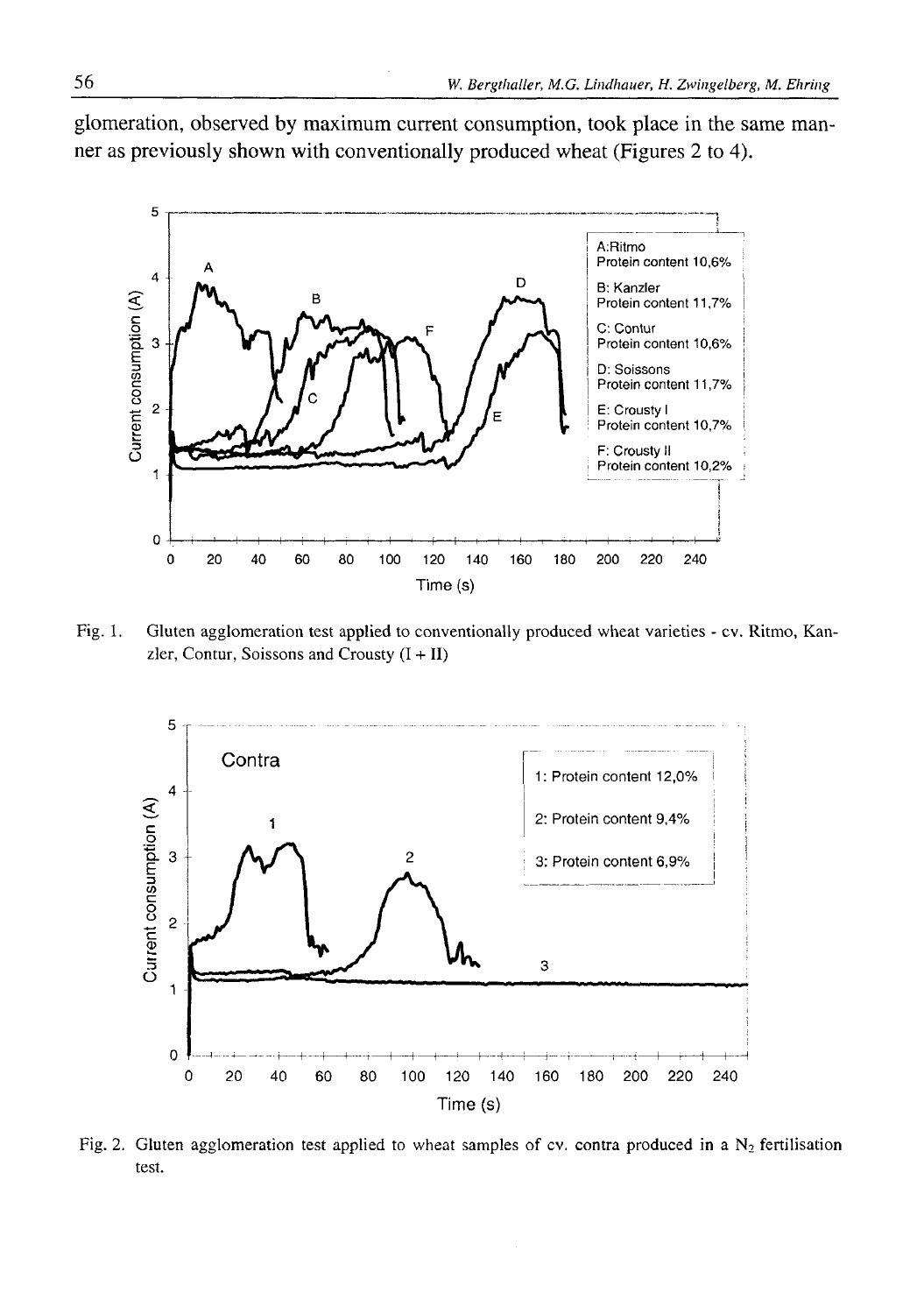Nevertheless, differences due to the tested cultivars were obvious in agglomeration time, in particular. Effects of reduced fertilisation levels became visible, too, in two respects. The 50+50 variant seemed to prevent the formation of a sufficient amount of high molecular gluten proteins which resulted in delayed and retarded gluten agglomeration as measured by agglomeration time and maximum current consumption. This effect was much more pronounced in the variant without fertilisation, where in case of cultivar Contra agglomeration could not be measured, at all (Figure 2**).**



Fig. 3. Gluten agglomeration test applied to wheat samples of breed lp 235194 produced in a  $N_2$  fertilisation test.



Fig. 4. Gluten agglomeration test applied to wheat samples of cv. soissons produced in a  $N_2$  fertilisation test.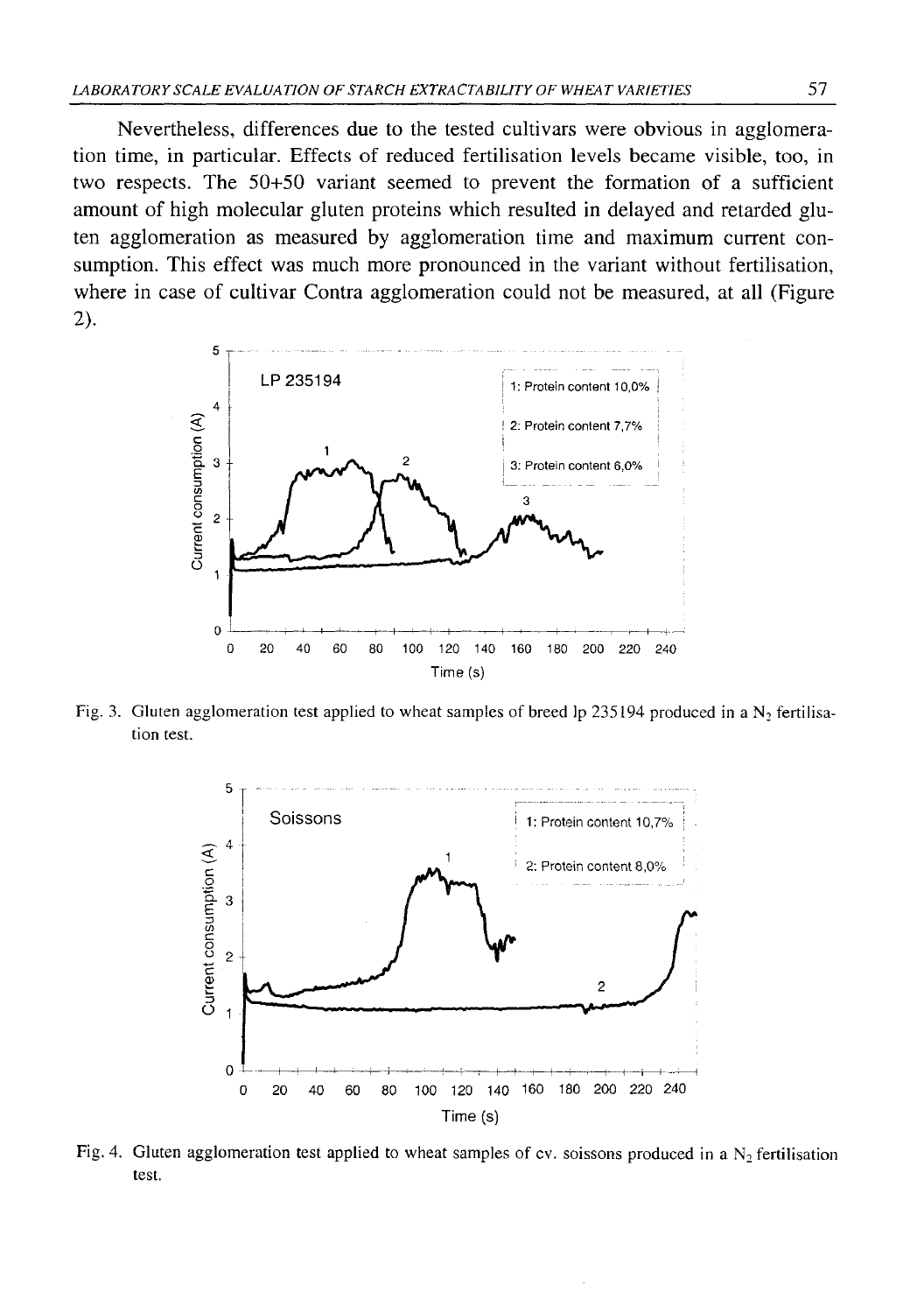### *Mixer test*

Looking on results of the mixer test of the first set of flours (Table 4) moist gluten weight as well as dry gluten yield followed well the flour protein content. For yields of A starch and B starch fractions, however, remarkable differences could be seen. With one exception represented by cv. Ritmo total starch yield was in good accordance with flour starch content, i.e. total starch yield exceeded the flour starch content by 0.1 to 1.6%. This could be explained as a result of impurities recovered with B starch. For Ritmo, in contrast, a reduction of 0.9% was observed together with serious losses of A starch. The difference could be found as an increase of B starch yield. These results in combination with the absence of measurable agglomeration time were reason to assume a methodological deficiency.

With respect to B starch yield the data allowed the formation of two groups. In the first group consisting of cv. Kanzler, Contur, and Crousty II B starch yield comprised a range of 7.5 to 9.6% which corresponded well with the lower range described for commercially produced wheat flour samples of a previous investigation [8]. But, also B starch yield represented by the second group of Ritmo, Soissons, and Crousty I was covered by once reported results. The range of this group was 11.3 to 14.2%.

Another differentiation of samples could be seen with fibre yield, too. The first group comprised Kanzler, Ritmo, Contur, and Crousty II (range: 1.09-1.19%) and the second group Soissons and Crousty I (range: 1.57–1.76). Besides, these observations concerning the discrimination between the analysed samples could be found partially by comparing yield values of B starch and fibres with agglomeration time. Soissons and Crousty I needed more than two times the mixing time than cv. Kanzler, Contur, and Crousty II as given by the significant difference of 35 to 65 s versus 120 to 130 s.

For the yield of solubles recovered as dry matter of the process water the over all range was 4.0 to 6.7%. A pronounced difference between the investigated samples could not be found.

Finally, the divergence in agglomeration behaviour of two growth samples of variety Crousty, in particular Crousty I and Crousty II, effected clearly extractability and purity of A starch, B starch, and fibres in giving better results at shorter agglomeration time.

The very distinct differences observed in agglomeration tests for effects of fertilisation with growth samples of breed LP 235194 and the varieties Contra and Soissons (Figure 2 to 4) could be found in equivalent order in results of the mixer test, too (Table 5). With cv. Contra agglomeration could not be observed within time of regular measurements and for LP 235194 current consumption was very small. The observed situation indicated that in a deficient situation of  $N_2$  fertilisation plants of tested samples could not store enough protein and obviously could not form the quantity of gluten proteins required for sufficient agglomeration. Looking on results of the mixer test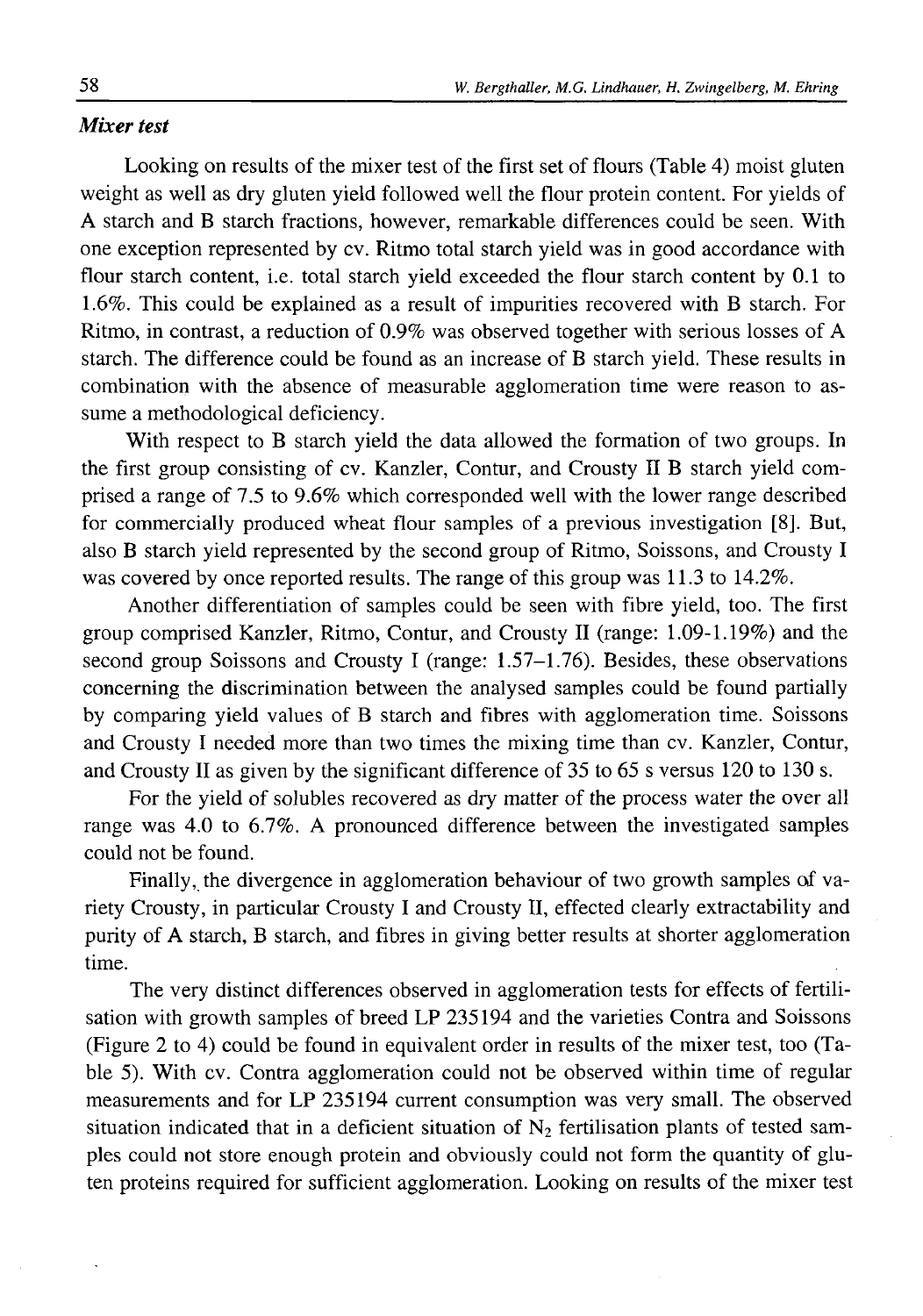these samples could not be separated well into components. In particular, dry gluten yield was extremely small while B starch yield and fibre yield were not acceptable in their amount. With level 50+50 effects of fertilisation were in no manner acceptable with regard to extractability of starch and gluten, however negative effects on B starch yield and fibres were less pronounced. Very problematic were the small yields of gluten. Soissons reacted extremely on the applied level of reduced nitrogen fertilisation

Table 4

| Cultivar                          | Ritmo | Kanzler | Contur | Crousty II | Soissions | Crousty I |
|-----------------------------------|-------|---------|--------|------------|-----------|-----------|
| Agglomeration time (s)            | 0     | 35      | 45     | 65         | 120       | 130       |
| Flour protein content $(\%$ d.b.) | 10.6  | 11.6    | 10.5   | 10.0       | 11.6      | 10.8      |
| Flour starch content $(\%$ c.d.)  | 81.7  | 80.6    | 82.4   | 81.6       | 80.9      | 81.6      |
| Moist gluten $(g)$                | 25.9  | 29.5    | 25.8   | 24.2       | 29.4      | 26.3      |
| Dry gluten yield (% d.b.)         | 9.7   | 11.0    | 10.0   | 9.4        | 10.9      | 10.1      |
| Total starch yield (% d.b.)       | 80.8  | 84.8    | 83.0   | 83.2       | 81.0      | 82.4      |
| A Starch $(\%$ d.b.)              | 66,6  | 73.8    | 75.0   | 73.6       | 69.7      | 70.8      |
| B Starch $(\%$ d.b.)              | 14.2  | 7.5     | 80     | 9.6        | 11.3      | 11.6      |
| Fibre $(\%$ d.b.)                 | 1.1   | 1.1     | 1.2    | 1.2        | 1.8       | 1.6       |
| Solubles $(\%$ d.b.)              | 6.3   | 4.0     | 5.9    | 6.1        | 6.7       | 5.5       |

Results of the mixer test of 6 flours from conventionally produced wheat - breeder samples

### Table 5

Results of the mixer test of flours (Type 550) from soft winter wheat - samples from n-fertilisation trials

|                                   | without     |        | $50+50$  |        |        | $70+70+50$ |                 |        |
|-----------------------------------|-------------|--------|----------|--------|--------|------------|-----------------|--------|
| $N2$ -Fertilisation               | Contra      | $LP^*$ | Soissons | Contra | $LP^*$ |            | Soissons Contra | $LP^*$ |
| Agglomeration time (s)            | $*$<br>n.b. | 130    | 235      | 85     | 70     | 65         | 20              | 25     |
| Flour protein content $(\%$ d.b.) | 5.7         | 5.8    | 7.9      | 8.0    | 7.6    | 10.2       | 10.2            | 9.9    |
| Flour starch content $(\%$ d.b.)  | 82.5        | 84.2   | 85.0     | 83.6   | 82.5   | 83.8       | 81.7            | 80.8   |
| Moist gluten $(g)$                | 1.3         | 5.0    | 6.6      | 13.3   | 14.2   | 25.7       | 23.0            | 21.8   |
| Dry gluten yield (% d.b.)         | 0.6         | 1.9    | 2.9      | 6.1    | 6.1    | 9.7        | 9.6             | 9.0    |
| Total starch yield (% d.b.)       | 88.7        | 86.1   | 86.7     | 84.9   | 84.6   | 83.3       | 83.0            | 83.2   |
| A Starch (% d.b.)                 | 74.1        | 75.9   | 75.1     | 76.1   | 76.0   | 73.5       | 74.4            | 74.0   |
| B Starch $(\%$ d.b.)              | 14.6        | 10.2   | 11.6     | 8.8    | 8.6    | 9.8        | 8.6             | 9.2    |
| Fibre yield $(\%$ d.b.)           | 3.3         | 3.1    | 4.1      | 1.7    | 1.6    | 1.1        | 1.1             | 1.2    |
| Solubles $(\% d.b.)$              | 6.6         | 9.2    | 6.7      | 7.3    | 7.8    | 8.9        | 6.0             | 6.5    |

LP 235 194

\*\* not determined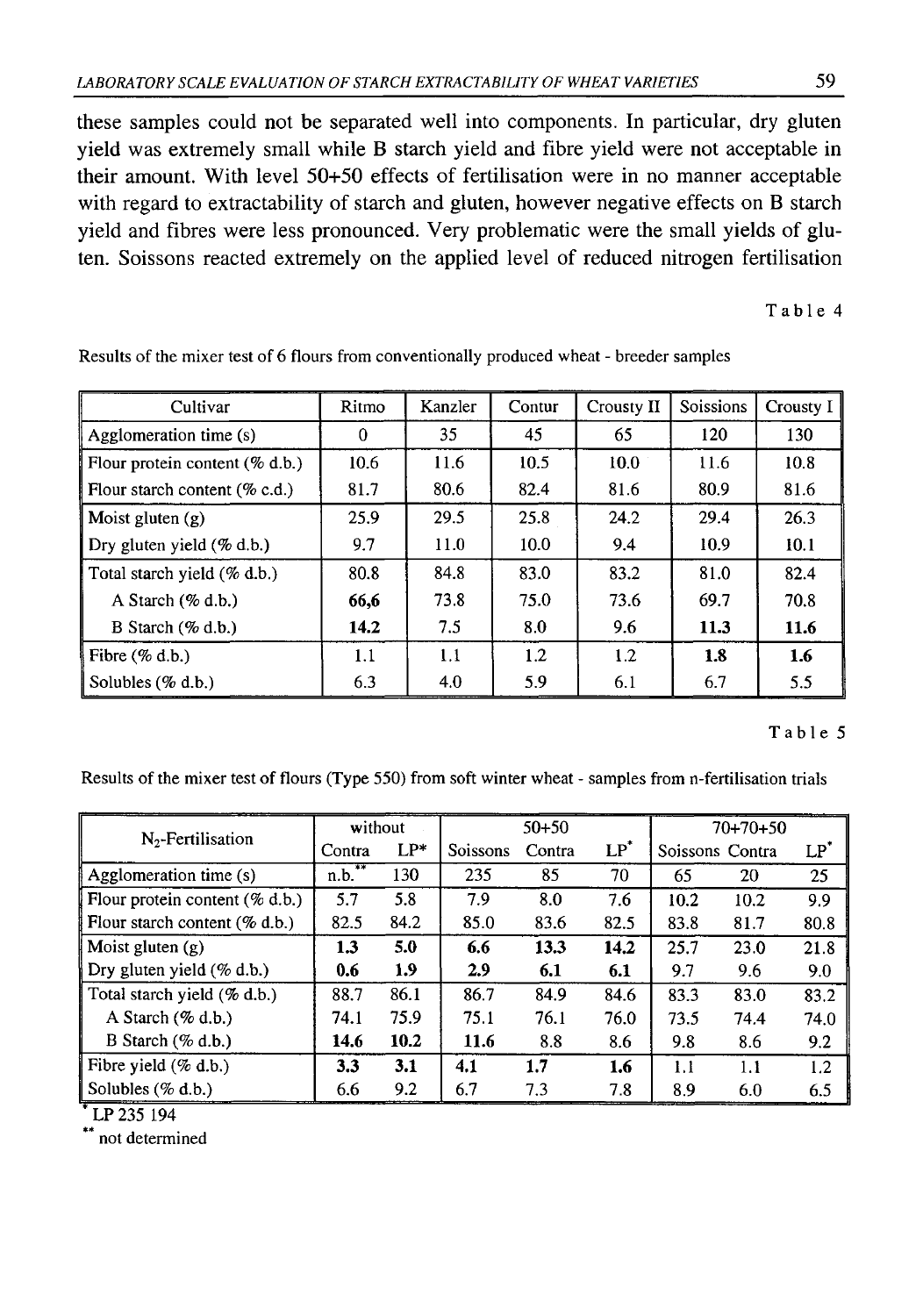that might be compared with measures of extensive plant production. The 70+70+50 fertilisation level provided a sufficient nitrogen supplementation. Agglomeration time and maximum current consumption were comparable to the range achieved in variety testing. Corresponding data for moist gluten weight and dry gluten yield reached a somewhat lower, but acceptable level. The amount of A starch and B starch were in the desired range and even the particular fibre yield was in good agreement with data presented for conventionally produced wheat samples of good processing suitability (Table 4).

### **Conclusion**

A comparison of generally used methods for the assessment of protein quality in wheat with results of a batter mixing test system adapted to conditions of gluten agglomeration (= gluten agglomeration test) by means of correlation analysis did not prove any acceptable close relationship between the selected characteristics.

Although further investigations could use only the available set of samples the gluten agglomeration test showed even in a form that needs some improvement a fair potential for beneficial application in the differentiation of wheat flour suitable for starch production. A comparison of agglomeration time of six flour samples of conventionally produced wheat with results of a laboratory test for separation of wheat flour components (yield of moist and dry gluten, A starch, B starch, fibres, and dry matter of solubles) allowed the observation, that slowly occurring gluten agglomeration (120 to 130 s) will result in increased B starch and fibre portions. A more rapid agglomeration (35 to 65 s) reduced the amount of separated B starch significantly and produced yields of approx. 8%. At the same time A starch yield was increased to a generally accepted level. An extreme short agglomeration time signalised flour properties producing methodological difficulties that require further investigations. The described effects of more or less quick and intense gluten agglomeration could be found clearly with flour samples of a nitrogen fertilisation trial, too. An interesting finding was, that in combination with flour protein contents of  $6$  to  $8\%$  high molecular gluten had not been produced in sufficient quantities. As a result serious problems arose in the mixer test, in particular with the separation and purity of B starch and fibres. Wheat flours offering the finally described phenomena will probably not allow acceptable processing in industrial starch production.

#### **REFERENCES**

<sup>[1]</sup> Anonymous. Zahlen und Fakten zur Stärke-Industry. Ausgabe 1997. Bonn: Fachverband der Stärke-Industrie e.V. 1998.

<sup>[2]</sup> Anonymous: LMC Analysis Starch & Fermentation. Oxford: LMC International Ltd. April 1998.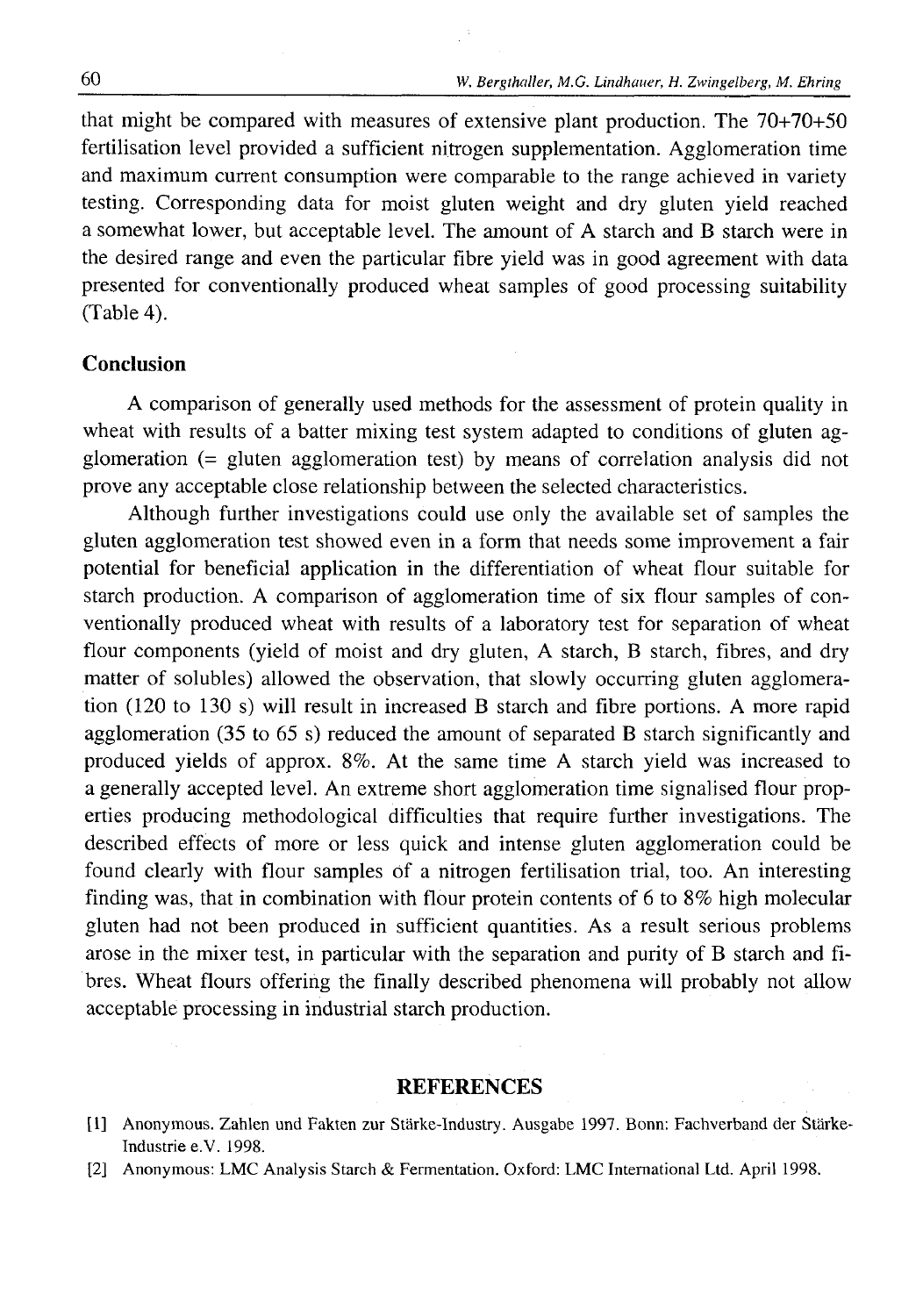- [3] Wintzer D., FiirniB B., Klein-Vielhauer S., Leible L., Nieke E., Rosch C., Tangen H.: Technikfolgenabschätzung zum Thema Nachwachsende Rohstoffe. Munster: Landwirtschaftsverlag GmbH 1993, V-66 - V-82.
- [4] Meuser F.: New developments in the production of wheat starch and gluten. In: van Doren H. and N. van Swaaij: Starch 96. The Book. Perspectives for a Versatile Raw Material on the Threshold of a New Millennium. The Hague: The Carbohydrate Research Foundation & Zestec bv 1997, 65-80.
- [5] Tegge G.: Stärke und Stärkederivate. Hamburg: Behr's Verlag 1988.
- [6] Zwitserloo, W.R.M.: Production of wheat starch and gluten: Historical review and development into a new approach. In: Pomeranz Y.: Wheat is Unique. St. Paul, Minn.: American Association of Cereal Chemists 1989, 509-519.
- [7]. Witt W.: Anforderungsprofil an den Rohstoff Weizen. In: Anonymous: Stärke im Nichtnahrungsbereich. Miinster-Hiltrup: Landwirtschaftsverlag GmbH 1990, 125-141.
- [8] Meuser F., Althoff F., Huster H.: Developments in the extraction of starch and gluten from wheat flour and wheat kernels. In: Pomeranz Y.: Wheat is Unique. St. Paul, Minn.: American Association of Cereal Chemists 1989, 479-499.
- [9] Meuer F.: Wheat utilisation for the production of starch, gluten and extruded products. Bushuk, W., and V.F. Rasper: Wheat, Production, Properties and Quality. London, Glasgow, Weinheim, New York, Tokyo, Melbourne, and Madras: Blackie A. & P. 1994, 179-204.
- [10] Barr D.J.: The engineering of a modern wheat starch process. In Pomeranz Y.: Wheat is Unique. St. Paul, Minn.: American Association of Cereal Chemists 1989, 501-508.
- [11] Lindhauer M.G., Zwingelberg H.: Weizen fur besondere Verwendungszwecke 2. Mitt.: Stärkegewinnung. Getreide Mehl und Brot, 51, 1997, 67-70.
- [12] Zwingelberg H., Lindhauer M.G.: Weizensorten ftir die Stärkeherstellung. Getreide Mehl und Brot, **50,** 1996, 303-306.
- [13] Bergthaller, W., M.G. Lindhauer and H. Zwingelberg: Variety testing of wheat for starch production using a small scale process. In: Pratznik, W., and A. Huber. Carbohydrates as Organic Raw Materials IV. Wien: WUV-Universitätsverlag 1998, 163-175.
- [14] Witt W.: Personal communication, 1996.
- [15] Arbeitsgemeinschaft Getreideforschung (ed.): Standard-Methoden filr Getreide Mehl und Brot. Detmold: Verlag Moritz Schafer 1994.
- [16] Anonymus: Stärke Bestimmung des Stärkegehaltes Polarimetrisches Verfahren (DIN EN ISO 10520). Brüssel:CEN 1998.
- [17] Hanneforth U., Zwingelberg H., Gebhard M.: Mehle fiir besondere Verwendungszwecke. 3. Mitt. Untersuchungen zur Charakterisierung von Weizenmehlen zur Herstellung von Flachwaffeln (Flours for special use.  $3<sup>rd</sup>$  part: Investigations to characterise wheat flours for the production of wafers). Getreide Mehl und Brot, 51, 1997, 227-231.
- [18] Sachs L.: Angewandte Štatistik. Berlin, Heidelberg, New York, Tolkyo: Springer Verlag 1984.